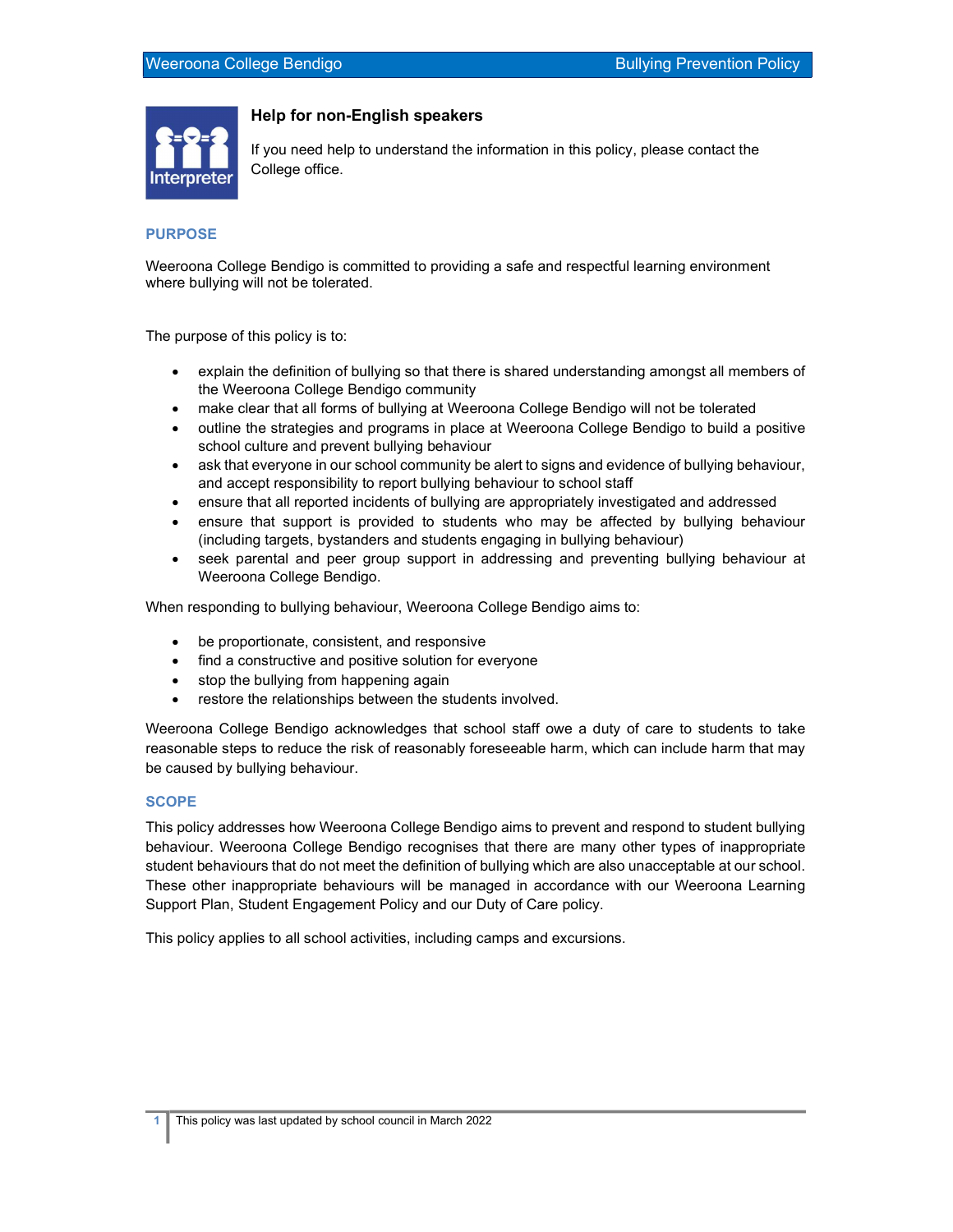### **POLICY**

## **Definitions**

## Bullying

In 2018 the Education Council of the Council of Australian Governments endorsed the following definition of bullying for use by all Australian schools:

Bullying is an ongoing and deliberate misuse of power in relationships through repeated verbal, physical and/or social behaviour that intends to cause physical, social and/or psychological harm. It can involve an individual or a group misusing their power, or perceived power, over one or more persons who feel unable to stop it from happening.

Bullying can happen in person or online, via various digital platforms and devices and it can be obvious (overt) or hidden (covert). Bullying behaviour is repeated, or has the potential to be repeated, over time (for example, through sharing of digital records)

Bullying of any form or for any reason can have immediate, medium, and long-term effects on those involved, including bystanders. Single incidents and conflict or fights between equals, whether in person or online, are not defined as bullying.

Bullying has three main features:

- It involves a misuse of power in a relationship
- It is ongoing and repeated, and
- It involves behaviours that can cause harm.

Bullying can be:

- 1. direct physical bullying e.g. hitting, tripping, and pushing or damaging property.
- 2. direct verbal bullying e.g. name calling, insults, homophobic or racist remarks, verbal abuse.
- 3. *indirect* bullying  $-$  e.g. spreading rumours, playing nasty jokes to embarrass and humiliate, mimicking, encouraging others to socially exclude a person and/or damaging a person's social reputation or social acceptance.

Cyberbullying is direct or indirect bullying behaviours using digital technology. For example via a mobile device, computers, chat rooms, email, social media, etc. It can be verbal, written and include images, video and/or audio.

### Other distressing and inappropriate behaviours

Many distressing and inappropriate behaviours may not constitute bullying even though they are unpleasant. Students who are involved in or who witness any distressing and inappropriate behaviours should report their concerns to school staff and our school will follow the Student Wellbeing and Engagement Policy.

Mutual conflict involves an argument or disagreement between people with no imbalance of power. In incidents of mutual conflict, generally, both parties are upset and usually both want a resolution to the issue. Unresolved mutual conflict can develop into bullying if one of the parties targets the other repeatedly in retaliation.

Social rejection or dislike is not bullying unless it involves deliberate and repeated attempts to cause distress, exclude or create dislike by others.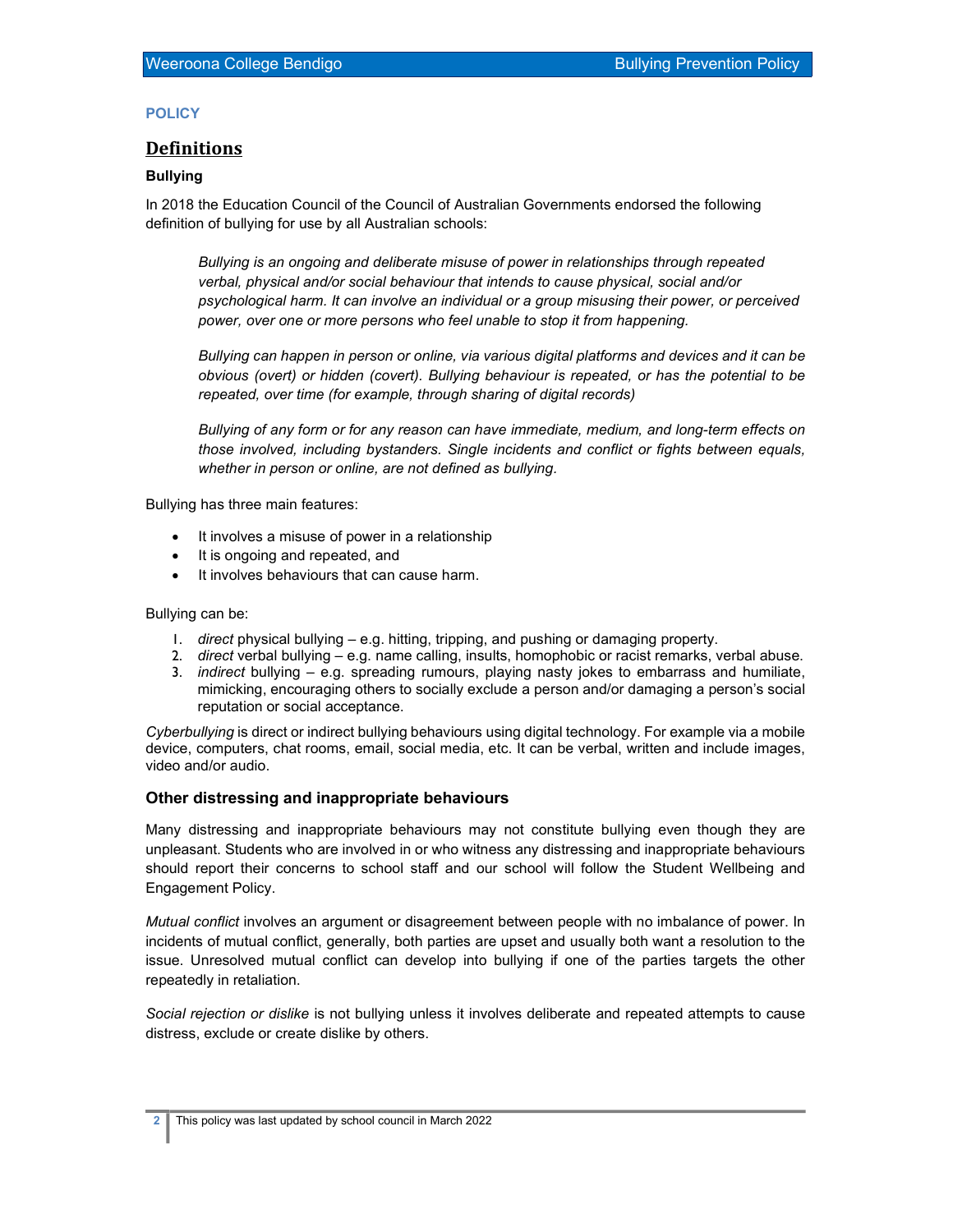Single-episode acts of nastiness or physical aggression are not the same as bullying. However, single episodes of nastiness or physical aggression are not acceptable behaviours at our school and may have serious consequences for students engaging in this behaviour. Weeroona College Bendigo will use its Student Wellbeing and Engagement Policy to guide a response to single episodes of nastiness or physical aggression.

Harassment is language or actions that are demeaning, offensive or intimidating to a person. It can take many forms, including sexual harassment and disability harassment. Further information about these two forms of harassment, including definitions, is set out in our Inclusion and Diversity Policy. Harassment of any kind will not be tolerated at Weeroona College Bendigo and may have serious consequences for students engaging in this behaviour. Weeroona College Bendigo will use its Student Wellbeing and Engagement Policy to guide a response to students demonstrating harassing behaviour, unless the behaviour also constitutes bullying, in which case the behaviour will be managed in accordance with this Bullying Prevention Policy.

## Bullying Prevention

Weeroona College Bendigo has a number of programs and strategies in place to build a positive and inclusive school culture. We strive to foster a school culture that prevents bullying behaviour by modelling and encouraging behaviour that demonstrates acceptance, kindness and respect.

Bullying prevention at Weeroona College Bendigo is proactive and is supported by research that indicates that a whole school, multifaceted approach is the most effect way to prevent and address bullying. At our school:

- We have a positive school environment that provides safety, security and support for students and promotes positive relationships and wellbeing.
- We strive to build strong partnerships between the school, families and the broader community that means all members work together to ensure the safety of students.
- We survey our students twice a year using a locally developed survey and we compare the results against the annual Department of Education and Training (DE&T) Student Attitudes to School survey results in order to understand what our students are saying about bullying in our College.
- Teachers are encouraged to incorporate classroom management strategies that discourage bullying and promote positive behaviour.
- A range of learning community and year level incursions and programs are planned for each year to raise awareness about bullying and its impacts.
- In the classroom, our social and emotional learning curriculum teaches students what constitutes bullying and how to respond to bullying behaviour assertively. This promotes resilience, assertiveness, conflict resolution and problem solving.
- Students are encouraged to look out for each other and to talk to teachers and older peers about any bullying they have experienced or witnessed.
- We participate in the National Day of Action Against Bullying and Violence.

For further information about our engagement and wellbeing initiatives, please see our Student Engagement Policy.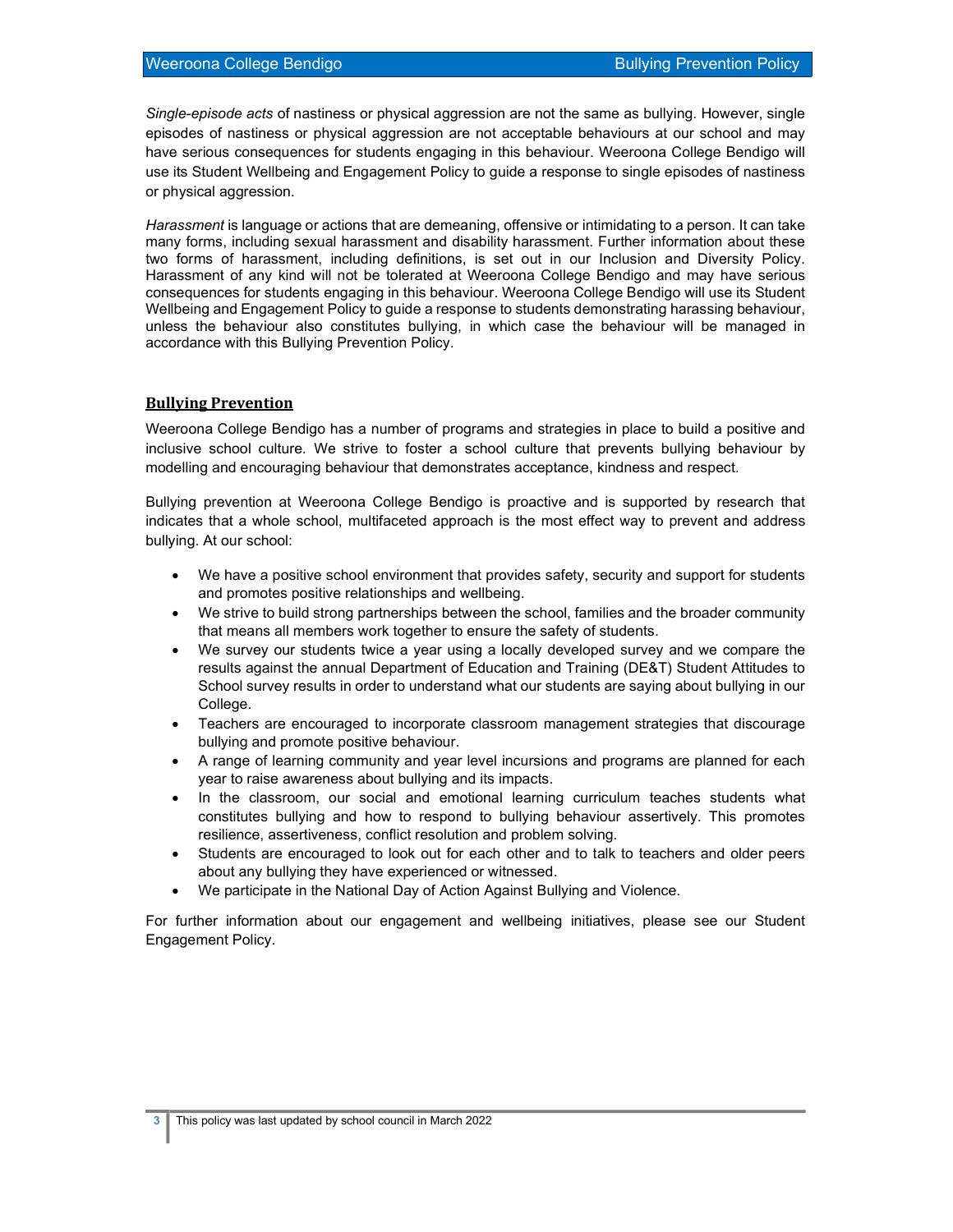## INCIDENT RESPONSE

### Reporting concerns to Weeroona College Bendigo

Bullying complaints will be taken seriously and responded to sensitively at our school.

Students who may be experiencing bullying behaviour, or students who have witnessed bullying behaviour, are encouraged to report their concerns to school staff as soon as possible.

In most circumstances, we encourage students to speak to their learning advisor, learning community leader, a member of our College wellbeing team or with any other any trusted member of staff.

Parents or carers who may develop concerns that their child is involved in, or has witnessed bullying behaviour at any trusted member of staff should contact their child's learning advisor, learning community leader or a member of the College wellbeing team, by phone on 5443 2133.

Our ability to effectively reduce and eliminate bullying behaviour is greatly affected by students and/or parents and carers reporting concerning behaviour as soon as possible, so that the responses implemented by Weeroona College Bendigo are timely, and appropriate in the circumstances.

### Investigations

When notified of alleged bullying behaviour, school staff are required to:

- 1. record the details of the allegations in Compass; and
- 2. inform the relevant learning advisor, learning community leader, a member of the student wellbeing team or another trusted member of staff.

The relevant learning community leader is responsible for investigating allegations of bullying in a timely and sensitive manner. To appropriately investigate an allegation of bullying, they may:

- speak to the students involved in the allegations, including the target/s, the students allegedly engaging in the bullying behaviour/s and any witnesses to the incidents
- speak to the parents of the students involved
- speak to the teachers of the students involved
- take detailed notes of all discussions for future reference
- obtain written statements from all or any of the above.

All communications with the learning community leader, in the course of investigating an allegation of bullying, will be managed sensitively. Investigations will be completed as quickly as possible to allow for the behaviours to be addressed in a timely manner.

The objective of completing a thorough investigation into the circumstances of alleged bullying behaviour is to determine the nature of the conduct and the students involved. A thorough understanding of the alleged bullying will inform staff about how to most effectively implement an appropriate response to that behaviour.

Serious bullying, including serious cyberbullying, is a criminal offence and may be referred to Victoria Police. For more information, see: Brodie's Law.

### Responses to bullying behaviours

When the learning community leader has sufficient information to understand the circumstances of the alleged bullying and the students involved, a number of strategies may be implemented to address the behaviour and support affected students in consultation with a member of the student wellbeing team, the learning advisor, teachers, Assistant Principal, Principal, Department of Education and Training specialist staff.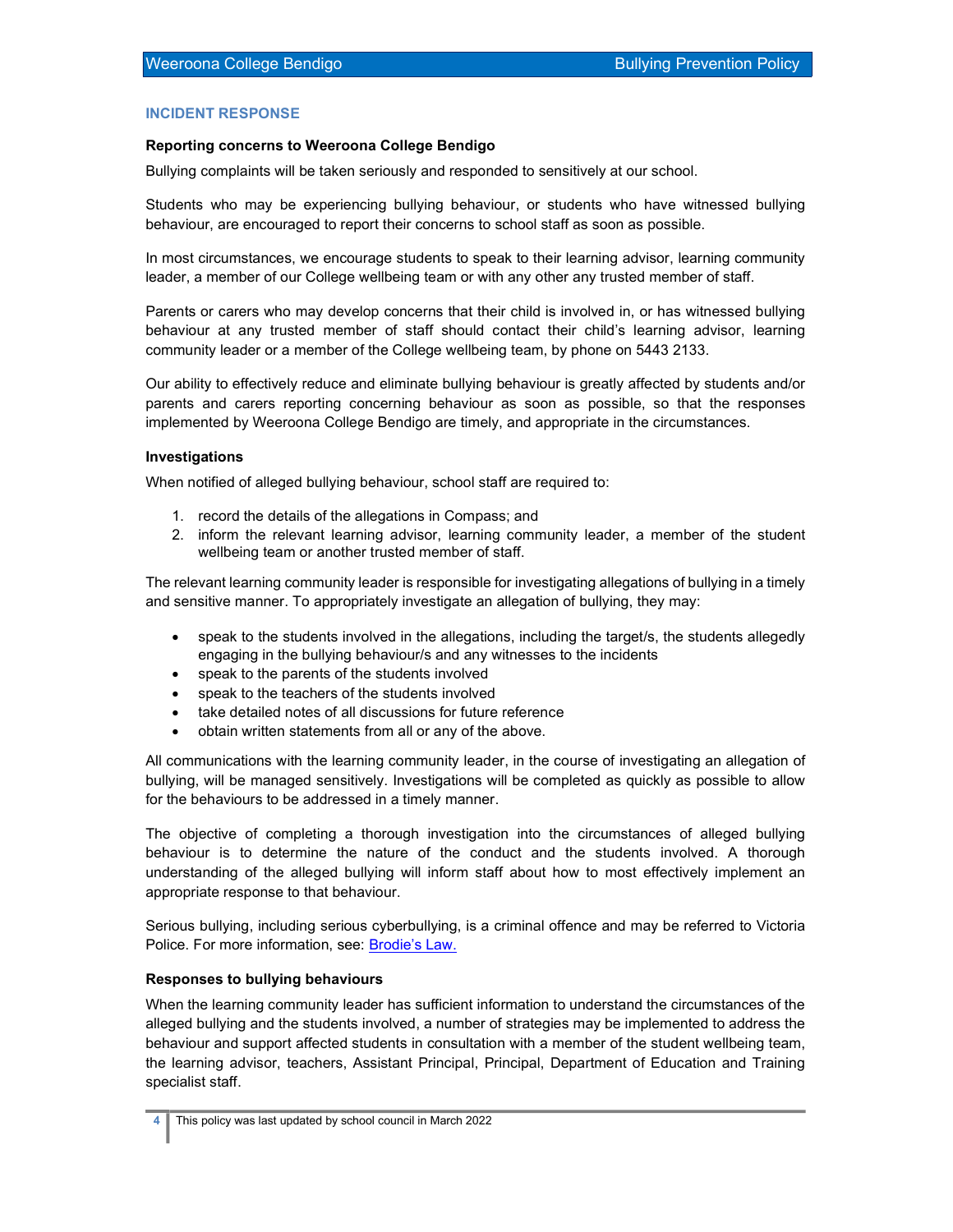There are a number of factors that will be considered when determining the most appropriate response to the behaviour. When making a decision about how to respond to bullying behaviour, Weeroona College Bendigo will consider:

- the age and maturity of the students involved
- the severity and frequency of the bullying, and the impact it has had on the target student
- whether the student/s engaging in bullying behaviour have displayed similar behaviour before
- whether the bullying took place in a group or one-to-one context
- whether the students engaging in bullying demonstrates insight or remorse for their behaviour
- the alleged motive of the behaviour, including any element of provocation.

The relevant staff member dealing with the situation may implement all, or some of the following responses to bullying behaviours:

- Offer counselling support to the target student or students, including referral to i.e. the Student Wellbeing Team, a DE&T SSS worker or other external provider.
- Offer counselling support to the students engaging in bullying behaviour, including referral to i.e. the Student Wellbeing Team, a DE&T SSS worker or other external provider.
- Offer counselling support to affected students, including witnesses and/or friends of the target student, including referral to i.e. the Student Wellbeing Team, a DE&T SSS worker or other external provider.
- Facilitate a restorative practice meeting with all or some of the students involved. The objective of restorative practice is to repair relationships that have been damaged by bringing about a sense of remorse and restorative action on the part of the person who has bullied someone and forgiveness by the person who has been bullied.
- Facilitate a mediation between some or all of the students involved to help to encourage students to take responsibility for their behaviour and explore underlying reasons for conflict or grievance. Mediation is only suitable if all students are involved voluntarily and demonstrate a willingness to engage in the mediation process.
- Facilitate a process using the Support Group Method, involving the target student(s), the students engaging in bullying behaviour and a group of students who are likely to be supportive of the target(s).
- Implement disciplinary consequences for the perpetrator students, which may include removal of privileges, detention, suspension and/or expulsion consistent with our Student Wellbeing and Engagement policy, the Ministerial Order on Suspensions and Expulsions and any other relevant Department policy.
- Facilitate a Student Support Group meeting and/or Behaviour Support Plan for affected students.
- Prepare a Behaviour Management Plan restricting contact between target and students engaging in bullying behaviour.
- Monitor the behaviour of the students involved for an appropriate time and take follow up action if necessary.

 The Learning Community Leader is responsible for maintaining up to date records of the investigation of and responses to bullying behaviour.

Weeroona College Bendigo understands the importance of monitoring and following up on the progress of students who have been involved in or affected by bullying behaviour. Where appropriate, school staff will also endeavour to provide parents and carers with updates on the management of bullying incidents.